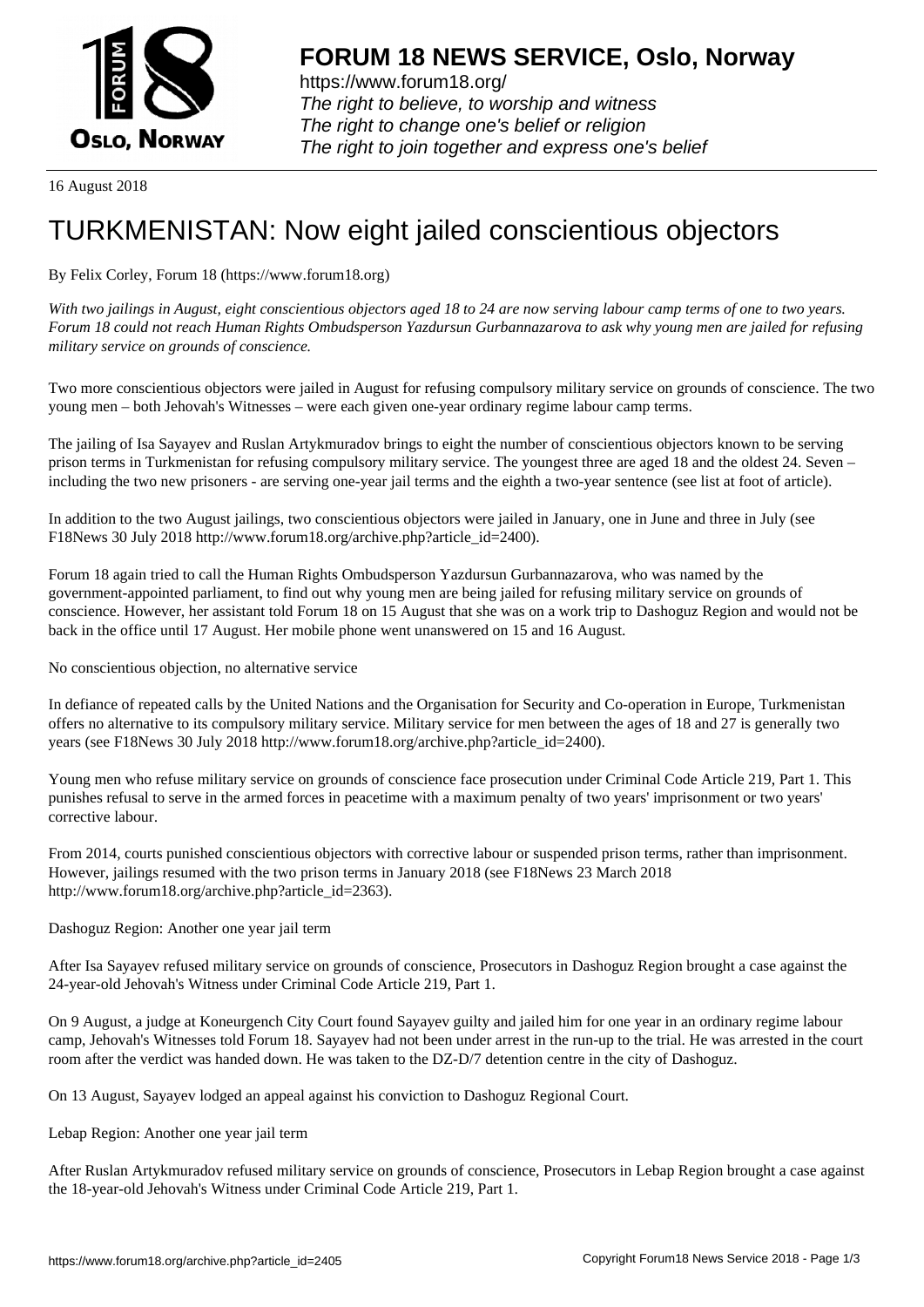regime labour camp, Jehovah's Witnesses told Forum 18. Artykmuradov had not been under arrest in the run-up to the trial. He was arrested in the court room after the verdict was handed down. He was taken to the LB-D/9 detention centre in the city of Turkmenabad.

Artykmuradov is preparing an appeal against his conviction to Lebap Regional Court.

Six jailed conscientious objectors in one labour camp

If they lose their appeals, Sayayev and Artykmuradov are likely to be sent to serve their sentences at the ordinary regime labour camp LB-K/12 in the desert near Seydi, in Lebap Region. Many other prisoners of conscience jailed to punish them for exercising the right to freedom of religion or belief have been held in the camp.

The six conscientious objectors sentenced between January and July - Arslan Begenchov, Kerven Kakabayev, Mekan Annayev, Ikhlosbek Rozmetov, Veniamin Genjiyev and Maksat Jumadurdiyev – are already serving their sentences at the Seydi camp.

Also held at Seydi Labour Camp is fellow Jehovah's Witness Bahram Hemdemov. He was arrested during a March 2015 raid on his home, after which he was tortured. He is serving a four year prison term from 19 May 2015 on charges of allegedly inciting religious hatred, which he strongly denies, but his real "crime" seems to have been hosting a meeting for worship (see F18News 5 April 2016 http://www.forum18.org/archive.php?article\_id=2164).

The address of the Seydi Labour Camp is:

746222 Lebap velayat

Seydi

uchr. LB-K/12

Turkmenistan

List of known jailed conscientious objectors

Eight conscientious objectors to compulsory military service (listed below) – all of them Jehovah's Witnesses – are known to be serving prison sentences under Criminal Code Article 219, Part 1:

1) Arslan Begenchovich Begenchov; born 15 May 1999; sentenced 17 January 2018 Charjew District Court; appeal rejected 13 February 2018 Lebap Regional Court; one year ordinary regime labour camp.

2) Kerven Arslanovich Kakabayev; born 9 September 1996; sentenced 29 January 2018 Koneurgench City Court; appeal denied due to missed appeal deadline 27 June 2018 Dashoguz Regional Court; one year ordinary regime labour camp.

3) Mekan Orazdurdiyevich Annayev; born 22 June 1999; sentenced 26 June 2018 Turkmenbashi City Court; no appeal to Balkan Region Court; two year ordinary regime labour camp.

4) Ikhlosbek Valijon oglu Rozmetov; born 26 November 1997; sentenced 11 July 2018 Gurbansoltan eje District Court; appeal rejected 23 July 2018 Dashoguz Regional Court; one year ordinary regime labour camp.

5) Veniamin Muslimovich Genjiyev; born 12 May 2000; sentenced 17 July 2018 Danew District Court; no appeal to Lebap Regional Court; one year ordinary regime labour camp.

6) Maksat Jumadurdiyevich Jumadurdiyev; born 15 May 2000; sentenced 17 July 2018 Danew District Court; no appeal to Lebap Regional Court; one year ordinary regime labour camp.

7) Isa Muslimovich Sayayev; born 14 May 1994; sentenced 9 August 2018 Koneurgench City Court; appeal lodged to Dashoguz Regional Court; one year ordinary regime labour camp.

8) Ruslan Khadynyaz oglu Artykmuradov; born 24 May 2000; sentenced 13 August 2018 Sayat District Court; appeal in preparation to Lebap Regional Court; one year ordinary regime labour camp.

## (END)

For a personal commentary by a Protestant within Turkmenistan, on the fiction - despite government claims - of religious freedom in